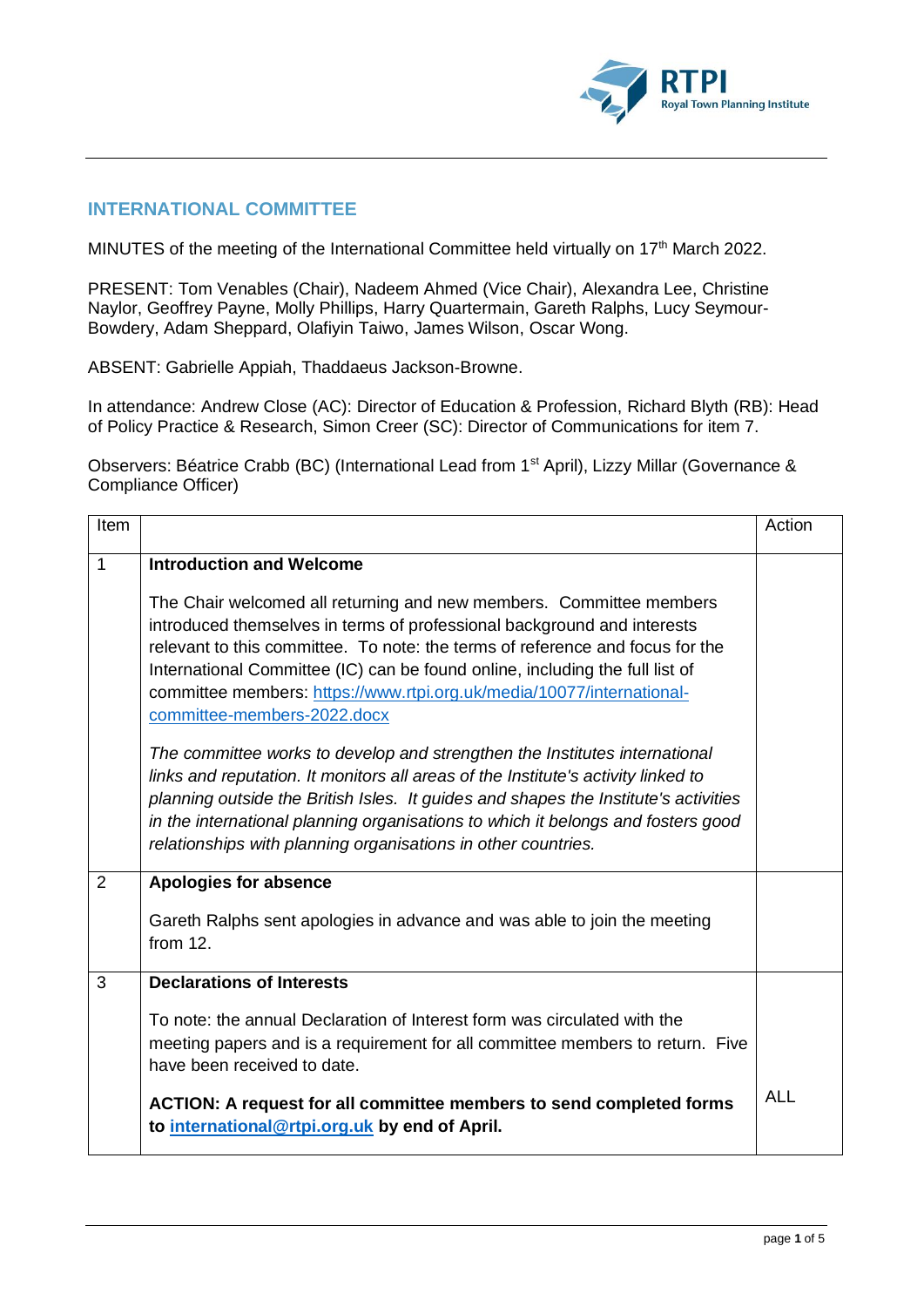| $\overline{4}$ | Minutes of the last meeting (IC21/DEC/MIN)                                                                                                                                                                                                                                                                                                                                                                                                                                                                   |           |
|----------------|--------------------------------------------------------------------------------------------------------------------------------------------------------------------------------------------------------------------------------------------------------------------------------------------------------------------------------------------------------------------------------------------------------------------------------------------------------------------------------------------------------------|-----------|
|                | The October 2021 minutes were included as background for new members.<br>The December 2021 minutes were approved.                                                                                                                                                                                                                                                                                                                                                                                            |           |
| 5              | <b>Matters arising (IC22/MAR/01)</b>                                                                                                                                                                                                                                                                                                                                                                                                                                                                         |           |
|                | Actions from previous meetings would be covered in items 7 and 8. The<br>Committee was also made aware that since the last meeting, Michele Vianello<br>had moved to the GLA. The Institute had appointed Beatrice Crabb who<br>returns to the RTPI following a secondment to the UK Built Environment<br>Advisory Group (UKBEAG) as replacement in a new role of 'International<br>Lead', and will be starting in post and reporting to the Director of Education &<br>Profession on 1 <sup>st</sup> April. |           |
|                | The committee suggested a number of ways to continue engagement on<br>COP26 and net zero action and international practice including Rotterdam and<br>Amsterdam.                                                                                                                                                                                                                                                                                                                                             |           |
|                | ACTION: To capture good practice from other countries on net zero and<br>planning, and SDGs.                                                                                                                                                                                                                                                                                                                                                                                                                 | <b>BC</b> |
|                | ACTION: To engage with all RTPI regional international groups and chairs<br>to discuss coordination and reporting of activities and good practice.                                                                                                                                                                                                                                                                                                                                                           | <b>BC</b> |
|                | ACTION: To consider the activities of RTPI international groups at a                                                                                                                                                                                                                                                                                                                                                                                                                                         | <b>BC</b> |
|                | future 'IC meeting.<br>ACTION: Feedback from MIPIM to be agenda item for May IC.                                                                                                                                                                                                                                                                                                                                                                                                                             | <b>BC</b> |
| 6              | <b>Corporate Strategy (verbal update)</b>                                                                                                                                                                                                                                                                                                                                                                                                                                                                    |           |
|                | This item to be taken at the next meeting, or by written report in advance.                                                                                                                                                                                                                                                                                                                                                                                                                                  |           |
| $\overline{7}$ | <b>Planning is Global (verbal update)</b>                                                                                                                                                                                                                                                                                                                                                                                                                                                                    |           |
|                | The Chair noted the publication has been launched on Tuesday and had been<br>circulated to the committee: https://www.rtpi.org.uk/news/2022/march/rtpi-<br>highlights-work-of-international-members-with-planning-is-global/                                                                                                                                                                                                                                                                                 |           |
|                | The Director of Communications outlined the project to date and thanked<br>committee members from October last year for their contributions and provision                                                                                                                                                                                                                                                                                                                                                    |           |
|                | of case studies and advice on the work. He outlined next steps including the<br>potential for subsequent follow up products and engagement, and utilizing this<br>committee as a sounding board for case studies and contacts for international<br>audiences.                                                                                                                                                                                                                                                |           |
|                | The committee welcomed the publication as a way to promote planning<br>expertise and support and made the following comments for future publications<br>and engagement:                                                                                                                                                                                                                                                                                                                                      |           |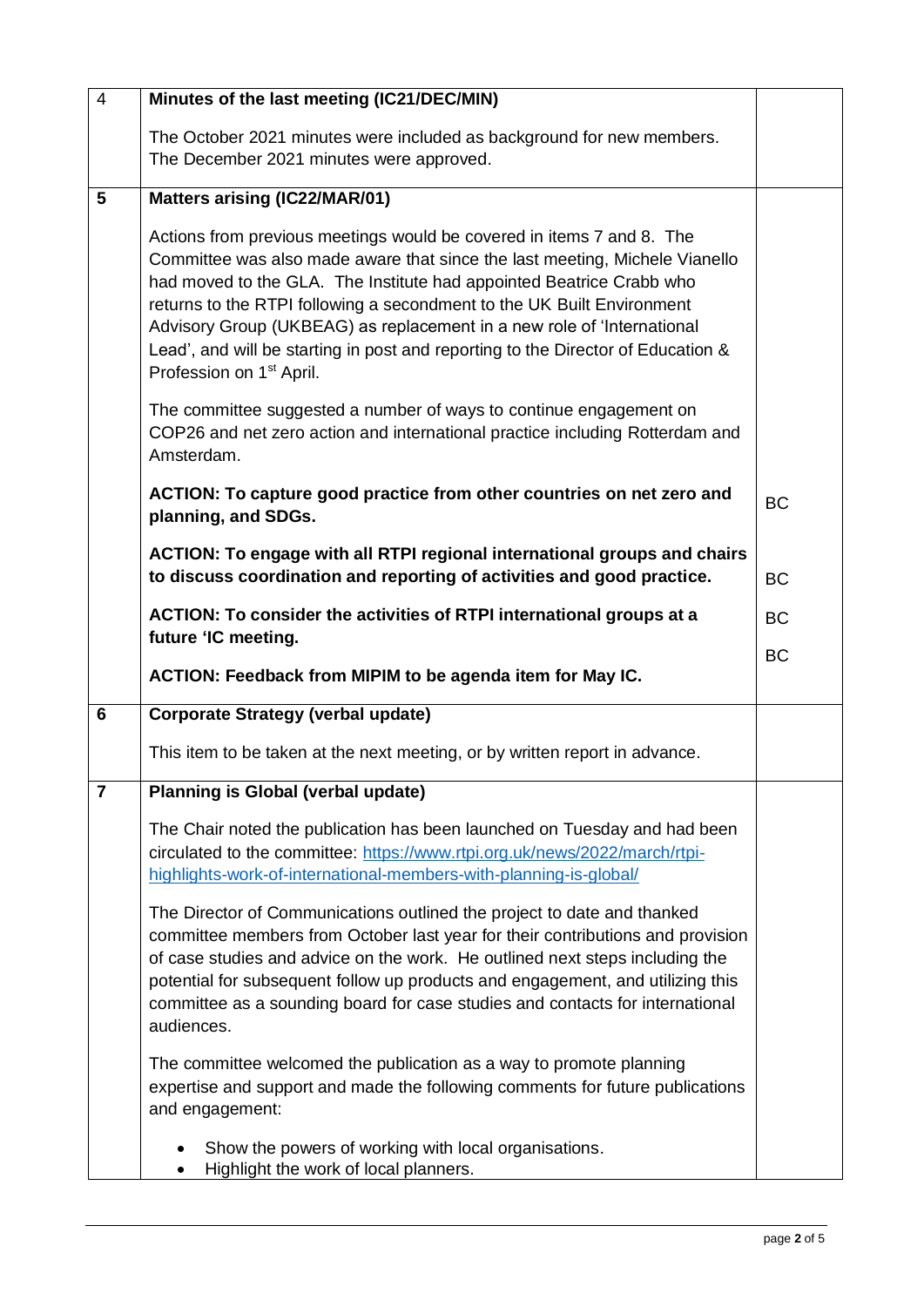|   | Two-way learning between planners is important, and should be<br>$\bullet$<br>included in messaging to government.<br>Consider linking to SDGs and broader UN channels.<br>$\bullet$<br>Highlight RTPI / Chartered Town Planners as lead collaborators, and<br>$\bullet$<br>consider knowledge transfer, research and innovation.<br>Understand and promote the specific 'member value offer' outside of<br>$\bullet$<br>the UK, and benefits of chartership.<br>ACTION: Agenda item for May IC meeting to discuss 'Planning is Global<br>2' profiles.                                                                                              | <b>SC</b> |
|---|-----------------------------------------------------------------------------------------------------------------------------------------------------------------------------------------------------------------------------------------------------------------------------------------------------------------------------------------------------------------------------------------------------------------------------------------------------------------------------------------------------------------------------------------------------------------------------------------------------------------------------------------------------|-----------|
| 8 | International Strategy implementation update (IC22/MAR/02)                                                                                                                                                                                                                                                                                                                                                                                                                                                                                                                                                                                          |           |
|   | The RTPI Corporate Strategy 2020-2030 sets the direction for standing<br>committee workstreams and one of its 10 foundations was the development of<br>an International Strategy. The document adopted by the Board of Trustees last<br>year for 2021-30 is centred on: a Vision for planning as a positive force for<br>global sustainable development; a Mission to empower members to lead our<br>action internationally.                                                                                                                                                                                                                        |           |
|   | A key aim for this year is to review the implementation programme and ensure<br>the broad actions set out in the International Strategy and the timelines for<br>delivery are defined and agreed. Some further background to the Institute's<br>international partnerships and information on each acronym is online.                                                                                                                                                                                                                                                                                                                               |           |
|   | The Director of Education & Profession confirmed that:                                                                                                                                                                                                                                                                                                                                                                                                                                                                                                                                                                                              |           |
|   | The priority for the short term for the new International Lead is to take<br>$\bullet$<br>stock of the International Strategy actions and reset the implementation<br>plan across the life of the strategy.<br>Collaboration with membership and education teams on cross-dept<br>$\bullet$<br>actions.<br>The Commonwealth Association of Planners (CAP) governance review<br>has reached its next stage of consultation which will be brought to this<br>committee for comment.<br>The intention is to report back on the International Strategy at each<br>$\bullet$<br>meeting and seek advice from IC on where to focus and unblock<br>issues. |           |
|   | The committee noted the strategy actions and proposed further discussions to<br>prioritise the work. It also noted the RTPI's involvement with key stakeholders<br>including the European Council of Town Planners (ECTP), commonwealth<br>Association of Planners (CAP) and Global Planners Network (GPN).<br>ACTION: May IC meeting to include a workshop on the detail of the                                                                                                                                                                                                                                                                    |           |
|   | <b>International Strategy Implementation Plan.</b>                                                                                                                                                                                                                                                                                                                                                                                                                                                                                                                                                                                                  | <b>BC</b> |
|   | <b>ACTION: Invite President of ECTP to a future IC meeting.</b>                                                                                                                                                                                                                                                                                                                                                                                                                                                                                                                                                                                     | <b>RB</b> |
| 9 | <b>Shortage Occupations List (verbal update)</b>                                                                                                                                                                                                                                                                                                                                                                                                                                                                                                                                                                                                    |           |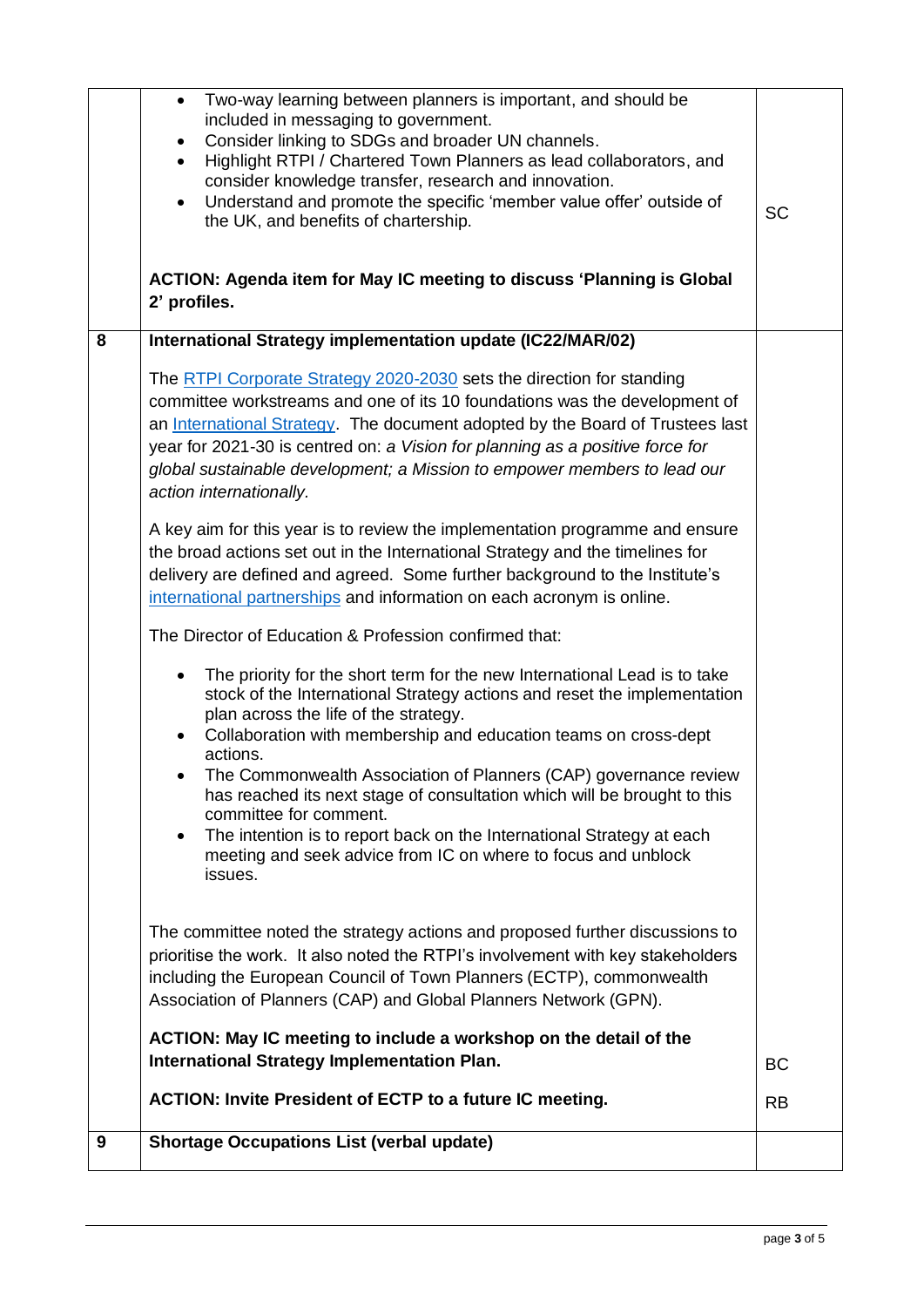|    | The Head of Policy Practice & Research updated the committee on initial<br>project collecting and analysing both qualitative and qualitative data on<br>planning jobs and potential shortages. This is with a view to submit a proposal<br>to the UK Migration Advisory Committee later this year to include planners on<br>the shortage occupations list. A final decision will be made by the Chief<br>Executive and, during this research and evaluation phase, officers would<br>welcome any feedback from the committee on difficulties in recruitment skills<br>and visas.                                                                                                       |            |
|----|----------------------------------------------------------------------------------------------------------------------------------------------------------------------------------------------------------------------------------------------------------------------------------------------------------------------------------------------------------------------------------------------------------------------------------------------------------------------------------------------------------------------------------------------------------------------------------------------------------------------------------------------------------------------------------------|------------|
|    | <b>ACTION: Committee members with information and stories with regards</b><br>recruitment skills and visas in the UK to send on to RB.                                                                                                                                                                                                                                                                                                                                                                                                                                                                                                                                                 | <b>ALL</b> |
| 10 | World Urban Forum 11 - networking event (verbal update)                                                                                                                                                                                                                                                                                                                                                                                                                                                                                                                                                                                                                                |            |
|    | The committee noted that the Head of Policy Practice & Research has<br>submitted a proposal from the RTPI to lead a plenary panel discussion<br>roundtable to the UN-Habitat's next World Urbanism Forum 26-30 June 2022:<br>https://wuf.unhabitat.org/main-events.php                                                                                                                                                                                                                                                                                                                                                                                                                 |            |
| 11 | <b>ELLC Education Policy Review advisory group (IC22/MAR/03)</b>                                                                                                                                                                                                                                                                                                                                                                                                                                                                                                                                                                                                                       |            |
|    | The committee noted the Education & Lifelong Learning Committee (ELLC)<br>has invited it to nominate a representative for a sub-group being set up with<br>representatives from standing committees and panels. This will act as an<br>advisory group for the 'Education Policy Review' project, a key element of the<br>implementation of the Corporate Strategy programme: Education for Everyone.<br>The project aims to retain the strong principles for initial planning education of<br>academic quality and preparing graduates for planning practice, while<br>supporting expansion of course delivery and numbers of students studying,<br>and completing, a planning degree. |            |
|    | A task and finish review of accreditation policies and procedures will complete<br>in 2022 with recommendations to the Board of Trustees. The project team is<br>now engaging with a series of audiences and key stakeholders including<br>universities, graduates and employers. The purpose of the sub-group is:<br>To act as sounding board for the project team as they develop<br>$\bullet$<br>proposals for new accreditation policy.<br>To provide a standing committee/panel perspective and topic expertise<br>$\bullet$<br>to the ELLC.                                                                                                                                      |            |
|    | The Director of Education & Profession drew attention to section 3.4 of the<br>Terms of Reference: Representatives should therefore have:<br>Read and understood the project scope and background to the Review.<br>٠<br>Ability to bring the perspective of the members' standing<br>$\bullet$<br>committee/panel to the discussions.<br>Demonstrable experience and knowledge of RTPI standing committees,<br>$\bullet$<br>policies and procedures.<br>No potential or perceived conflict of interest e.g. committees/panels of<br>other professional bodies or regulators.                                                                                                          |            |